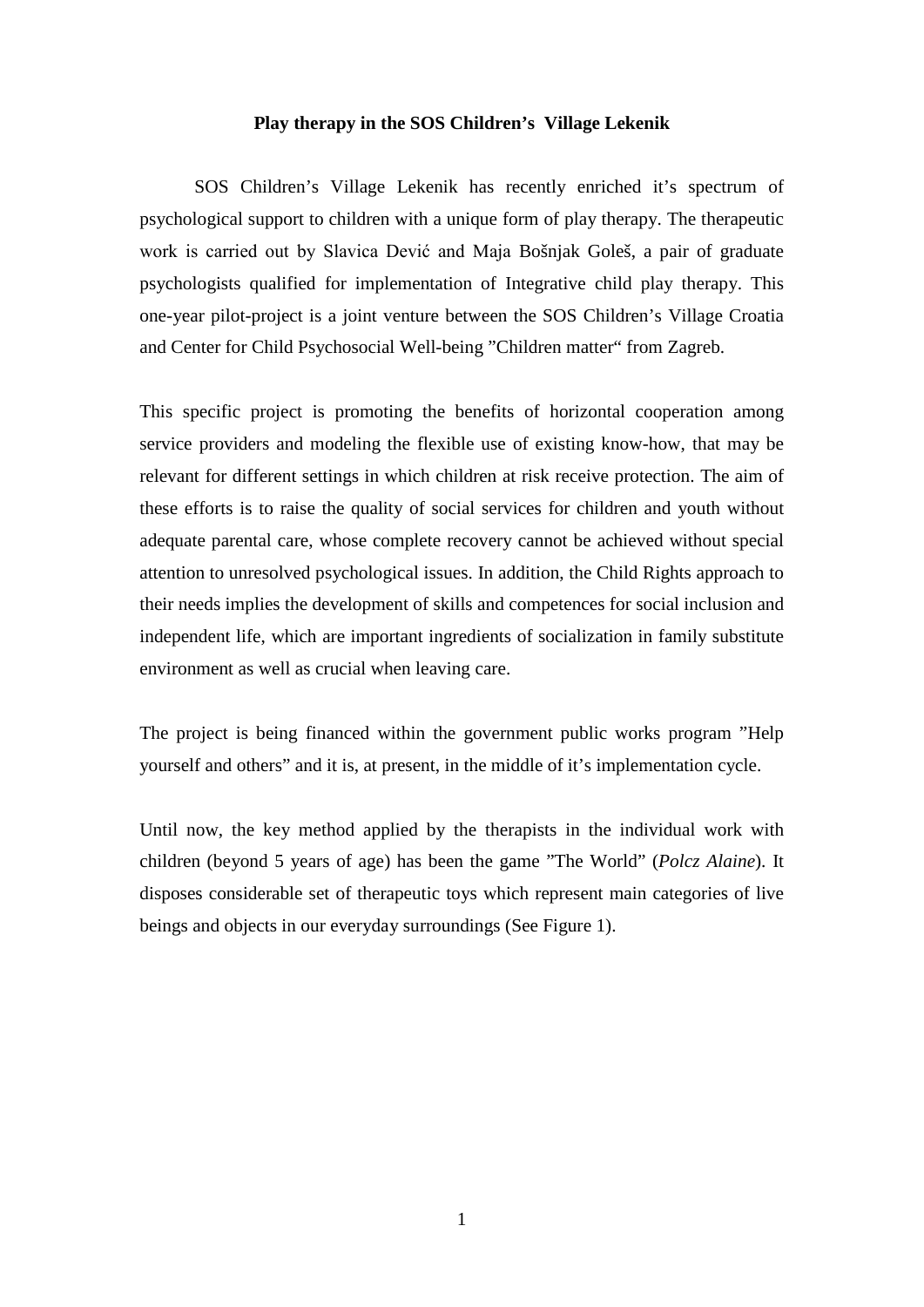**Figure 1:** The set of therapeutic toys belonging to the game "The World" with the tray for construction



Among the available toys the child recognizes representations of her/his inner occurrences and creates her/his own worlds – scenes of therapeutic games. The very process of construction of the world may bring catharsis to a child, while chosen figures and their interrelationships on the tray point out the problems or domains of functioning for which the child calls for assistance and support. Common exploration of the world constructed by the child orients the therapists towards possible interventions, while the play which follows facilitates to the child to participate in the encounters and dialogues, to change the outcomes of the story as well as to explore new opportunities and behavior patterns. Often the play that started on the tray expands into wider physical space.

The play as natural and developmentally adequate medium moves the child's barriers towards opening and confidential sharing but also protects them through the selfregulated consumption of needed support.

Implementation of this method of psychological support is immersed in the holistic approach to child needs. Therefore, the process requires specific inputs from relevant stakeholders of the child's development and welfare. In other words, the intensive psychotherapeutic treatment (carried out through at least 10 sessions of 90 minutes)